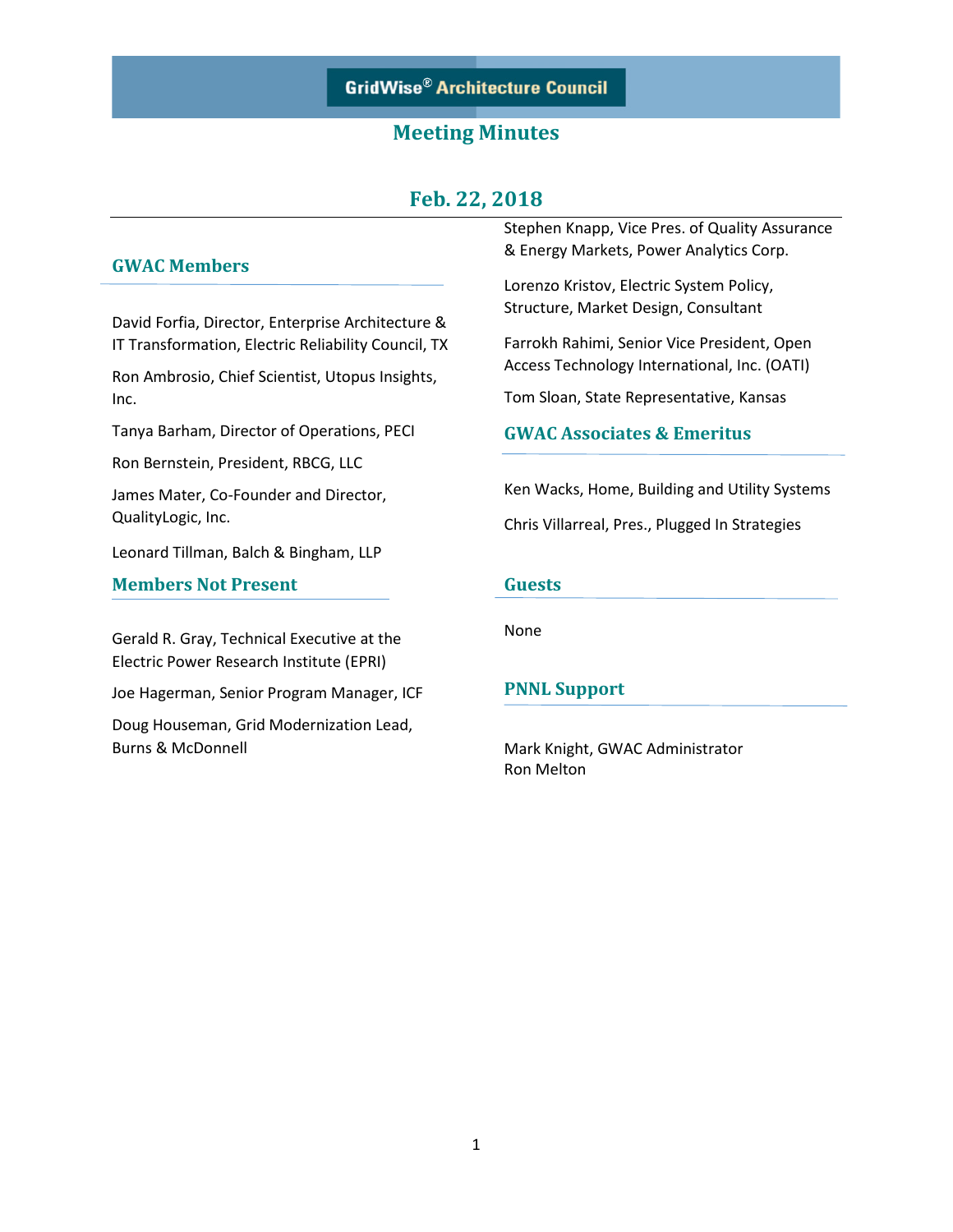### **Meeting Minutes**

# **Feb. 22, 2018**

### **GWAC Online Meeting**

David Forfia called the meeting to order at 10:08am.

Mark Knight noted that the meeting had not reached a quorum.

Mark noted upcoming meetings:

- IEEE PES T&D Expo Denver 16-19 April
- TESC 2018 MIT Cambridge June 12-14
- IEEE PES General Meeting, August 5-9, 2018 Portland, OR

Mark Knight thanked outgoing members Heather Sanders and Paul DeMartini for their contributions to the GWAC and wished them future success.

New GWAC members Leonard Tillman, and Joe Hagerman were announced.

An overview of progress on the TESC 18 meeting was presented:

- Organizing committee
	- Sponsorship package completed
	- Sponsor outreach has commenced
	- Website is up (overview, registration, all for papers)
	- Registration and sponsorship simplified
	- Facilities contract ready (Kresge Auditorium)
- Program committee
	- One or two tutorials are being planned
	- Tutorial descriptions were presented
	- Keynote speakers
	- Regulatory panel
		- Agenda based on 2017 structure

Mark Knight also noted that the TESC 17 Proceedings is final and will be available from the GWAC website.

Mark reviewed progress on the TE framework refresh process. He also noted a new call for white paper topics that will be discussed in more depth at the next GWAC meeting. Participants were asked to be thinking of topics relevant to the GWAC mission.

It was suggested that the SEPA Grid Evolution Summit (July  $9 - 12$ ) be added to the list of upcoming events.

It was suggested that electronic voting tools for use at the TESC18 be investigated.

Mark asked all participants to help circulate the call for sponsorship of TESC18.

Mark will work with SEPA to ensure that all sponsorship receives proper recognition.